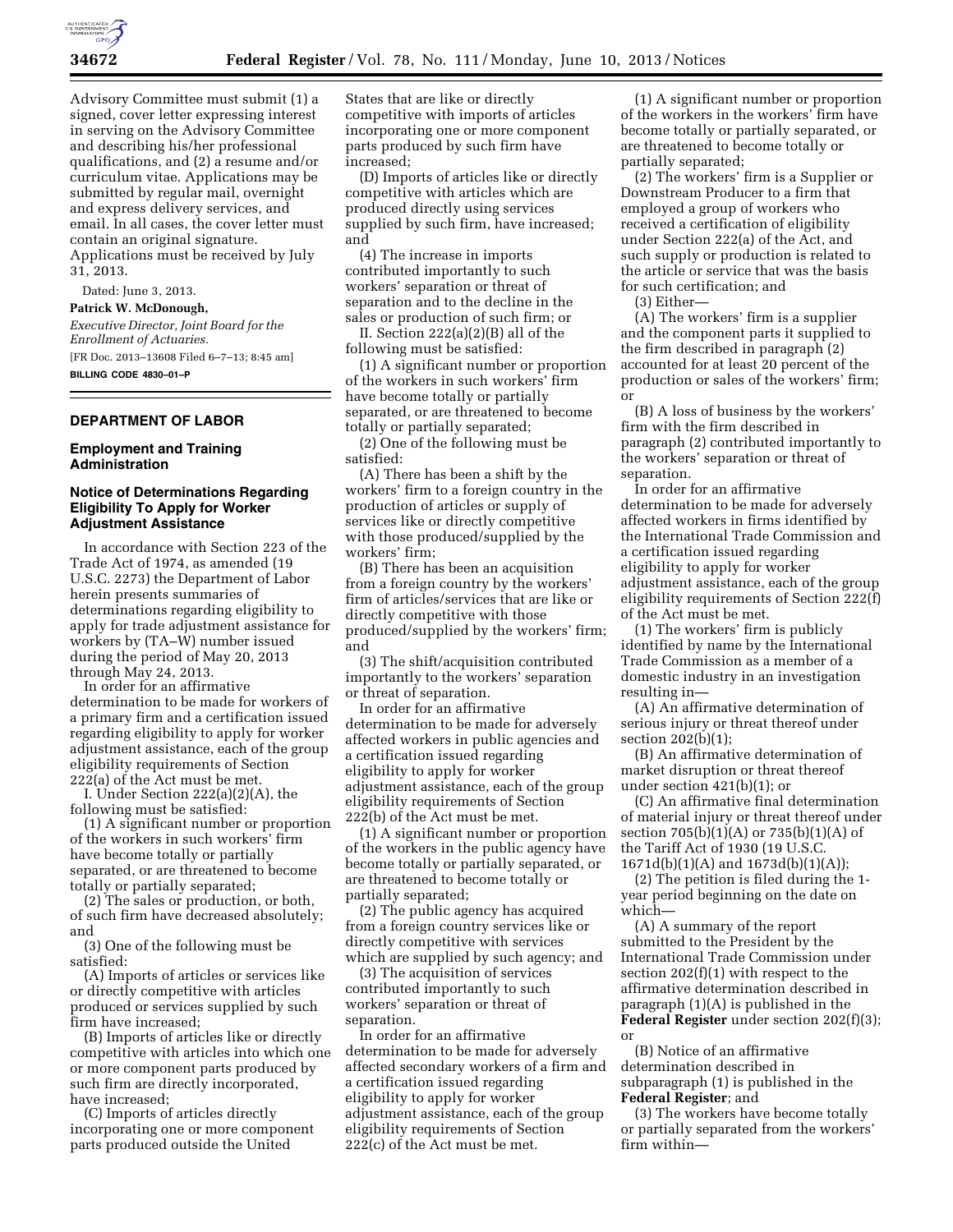(A) The 1-year period described in paragraph (2); or

(B) Notwithstanding section 223(b)(1), the 1-year period preceding the 1-year period described in paragraph (2).

## **Affirmative Determinations for Worker Adjustment Assistance**

The following certifications have been issued. The date following the company name and location of each determination references the impact

date for all workers of such determination.

The following certifications have been issued. The requirements of Section 222(a)(2)(A) (increased imports) of the Trade Act have been met.

| TA-W No. | Subject firm                                                                                                       | Location       | Impact date        |
|----------|--------------------------------------------------------------------------------------------------------------------|----------------|--------------------|
|          | 82,474    Ames True Temper, Inc., Griffon Corporation, Adecco, Express Employ-<br>ment Professionals and Spherion. | Lewistown, PA  | February 15, 2012. |
|          | 82,562    General Motors Components Holdings, LLC, General Motors, Develop-   Kokomo, IN<br>ment Dimensions.       |                | August 5, 2012.    |
|          |                                                                                                                    | Southfield, MI | March 13, 2012.    |

The following certifications have been services) of the Trade Act have been issued. The requirements of Section 222(a)(2)(B) (shift in production or met.

| TA-W No. | Subject firm                                                                                                                 | Location        | Impact date        |
|----------|------------------------------------------------------------------------------------------------------------------------------|-----------------|--------------------|
| 82,374   | Catholic Health Initiatives, Information Technology, St. Elizabeth Re-<br>gional Medical Center, Teksystems.                 |                 | January 28, 2012.  |
| 82,374A  | Catholic Health Initiatives, Information Technology, ITS Technical, The<br>Physician Network, Teksystems.                    | Lincoln. NE     | January 28, 2012.  |
| 82,374B  | Catholic Health Initiatives, Information Technology, ITS Technical, NE<br>Heart Institute, Teksystems, etc.                  | Lincoln, NE     | January 28, 2012.  |
| 82,374C  | Catholic Health Initiatives, Information Technology, ITS Technical, Ne-<br>braska Heart Hospital, Teksystems.                | Lincoln, NE     | January 28, 2012.  |
| 82,517   | Johnson Controls Interior Manufacturing, LLC, Automotive Electronics<br>and Interiors, Johnson Controls, Kelly Services etc. | Louisville, KY  | March 1, 2012.     |
| 82,609   | Tesoro Hawaii, LLC, Tesoro Corporation, Staffing Partners                                                                    | Kapolei, HI     | March 27, 2012.    |
| 82,650   | Parker Hannifin Corporation, Hydraulic Group, Gear Pump Division,<br>Foundry Operating Unit.                                 | Youngstown, OH  | April 11, 2012.    |
| 82,707   | Delphi Corporation, Electronics and Safety Division, Securitas, Bartech,<br>Flint Janitorial.                                | Flint, MI       | May 6, 2012.       |
| 82,708   | RBC Manufacturing Corporation, Regal Beloit Corporation, West Plains<br>Division.                                            | West Plains, MO | February 26, 2013. |

The following certifications have been issued. The requirements of Section 222(c) (supplier to a firm whose workers are certified eligible to apply for TAA) of the Trade Act have been met.

| TA-W No. | Subject firm                                                                                                     | Location | Impact date        |
|----------|------------------------------------------------------------------------------------------------------------------|----------|--------------------|
|          | Were Reported Through Shorewood Packaging.                                                                       |          | November 11, 2012. |
| 82.721   | EZO Copper Products, LLC, EZO Industries Corporation, Snelling Staff-   Jacksonville, TX    May 9, 2012.<br>ing. |          |                    |

The following certifications have been issued. The requirements of Section

222(c) (downstream producer for a firm whose workers are certified eligible to

apply for TAA) of the Trade Act have been met.

| TA-W No. | Subject firm                                                                                                                   | Location | Impact date |
|----------|--------------------------------------------------------------------------------------------------------------------------------|----------|-------------|
|          | 82,647A  Select Staffing and Employ-Temps, Working On-Site at Republic Special   Canton, OH    April 10, 2012.<br>Metals, Inc. |          |             |

issued. The requirements of Section 222(f) (firms identified by the

The following certifications have been International Trade Commission) of the Trade Act have been met.

| TA–W No. | Subject firm                       | _ocation | Impact date               |
|----------|------------------------------------|----------|---------------------------|
| 82,623   | Advanced Solar Photonics LLC (ASP) |          | $\perp$ December 6, 2011. |